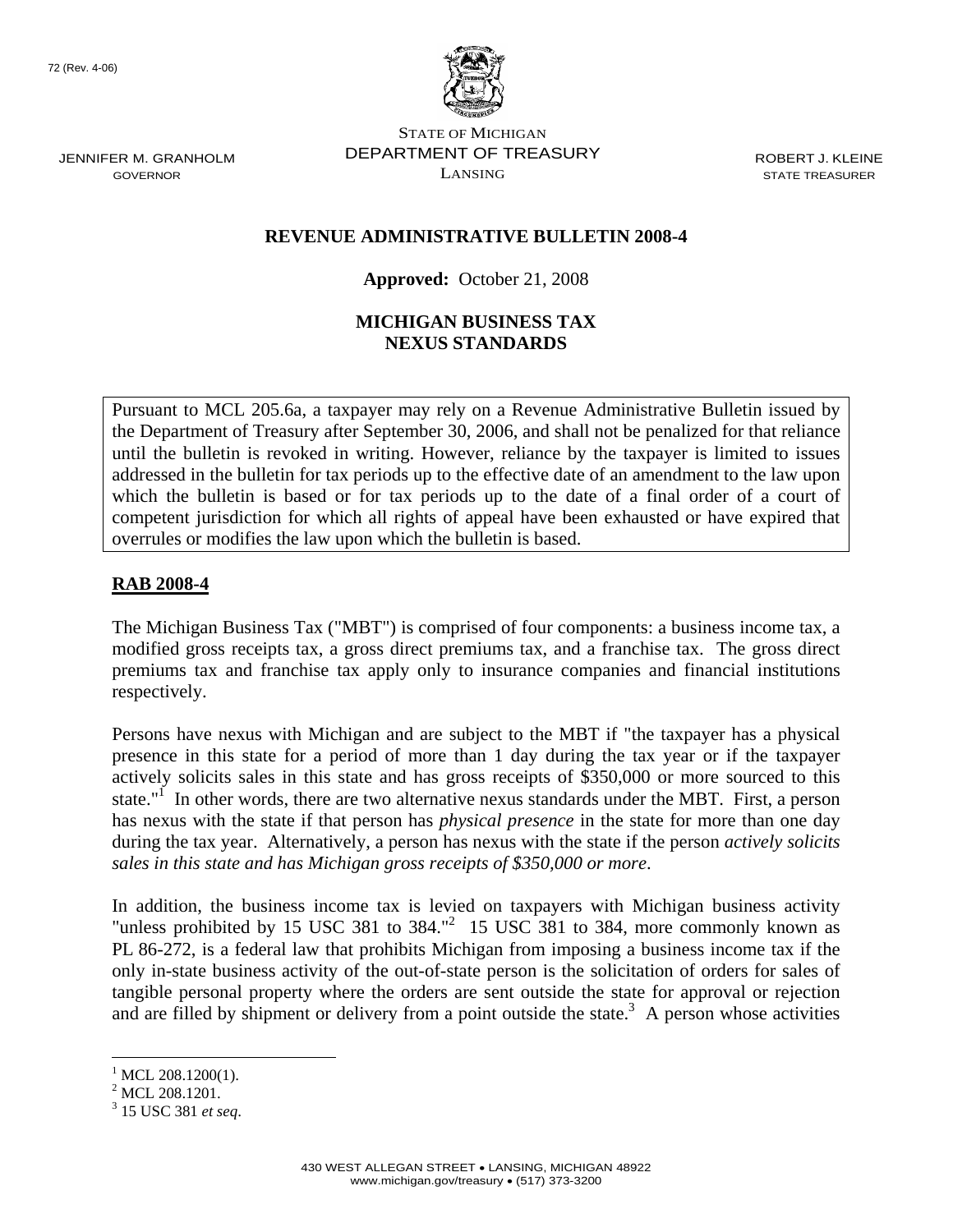are limited to those protected by PL 86-272 is not subject to the business income tax portion of the MBT. However, such a person otherwise having sufficient nexus with Michigan will be subject to the modified gross receipts tax portion of the MBT.

"Actively solicits" was defined by the Department of Treasury (the "Department) in RAB 2007-6.

## **ISSUES**

- I. What is the jurisdictional standard to determine whether a taxpayer is subject to Michigan's MBT jurisdiction?
- II. How does PL 86-272 operate under the MBT?
- III. Are there *de minimis* contacts with Michigan that do not establish nexus?
- IV. What is the jurisdictional standard to determine whether a taxpayer is taxable in another state for purposes of apportionment under the MBT?
- V. When is this RAB effective?
- VI. What time periods are covered once nexus is established?
- VII. How is nexus determined for Unitary Business Groups?
- VIII. When will a taxpayer with nexus with Michigan be required to file an MBT return?

## **CONCLUSIONS**

## **I. JURISDICTIONAL STANDARDS**

Under the MBT, a taxpayer has substantial nexus with Michigan and is subject to the MBT if "the taxpayer has a physical presence in this state for a period of more than 1 day during the tax year *or* if the taxpayer actively solicits sales in this state and has gross receipts of \$350,000 or more sourced to this state."<sup>4</sup>

In other words, there are two alternative nexus standards under the MBT. First, a person may have nexus with the state if that person has physical presence in the state for more than one day during the tax year. Or, a person may have nexus with the state if the person actively solicits sales in this state and has Michigan gross receipts of \$350,000 or more. Both alternative nexus standards apply to all components of the MBT.

Taxpayers that fall under the protections of PL 86-272 are not subject to the business income tax component of the MBT. However, even taxpayers protected by PL 86-272 may still be subject to the modified gross receipts tax. Furthermore, PL 86-272 is a "safe harbor" and not an exclusion; any activity conducted by a taxpayer outside the protection of PL 86-272 will cause

 $\overline{a}$  $4$  MCL 208.1200(1) (emphasis added).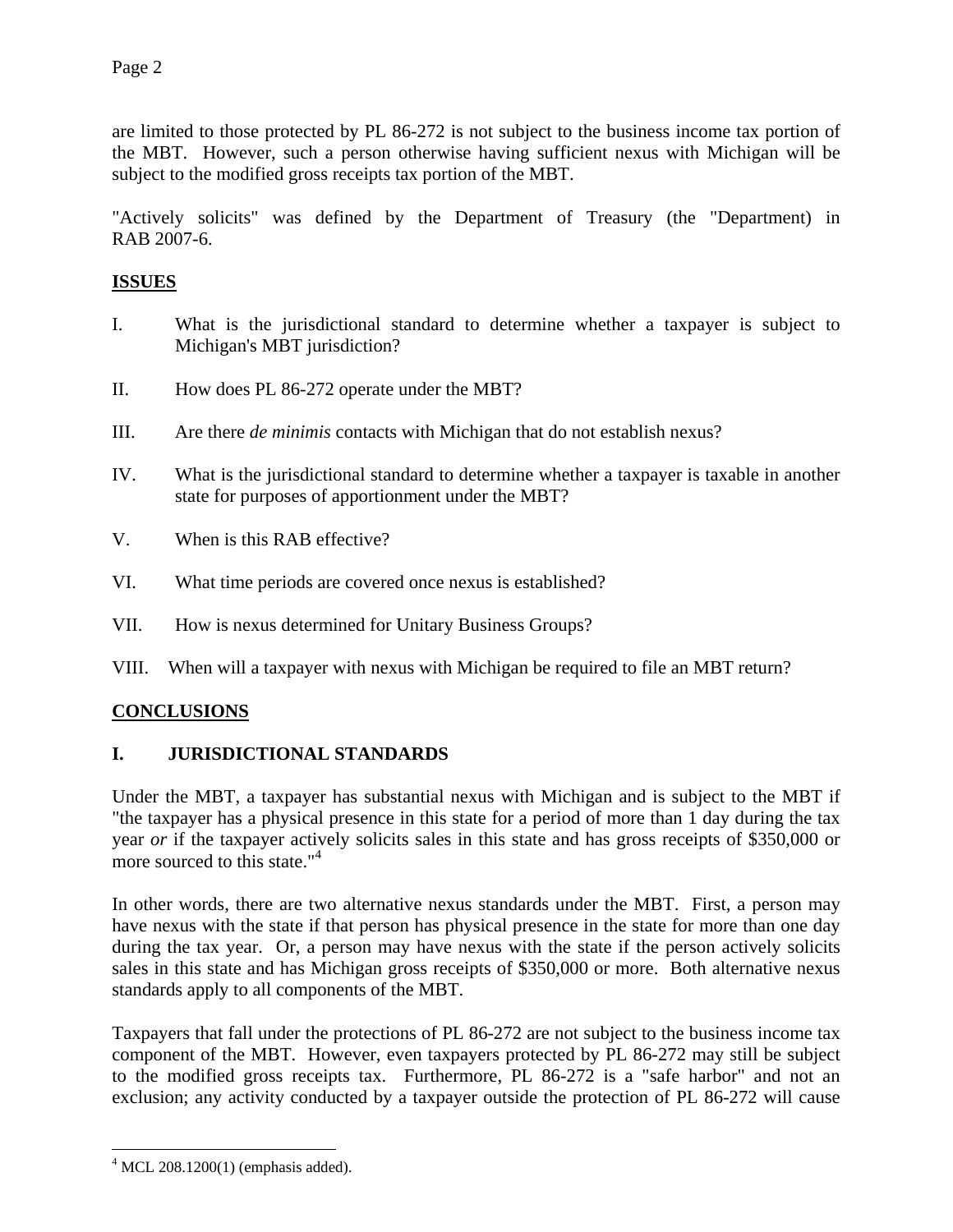that taxpayer to lose the protection otherwise provided. Income from protected activities are not excluded or deducted from the tax base.

### **A. Physical Presence Nexus Standard**

A taxpayer has nexus with Michigan for MBT purposes if that taxpayer "has a physical presence in this state for a period of more than 1 day during the tax year."5 "Physical presence" means:

any activity conducted by the taxpayer or on behalf of the taxpayer by the taxpayer's employee, agent, or independent contractor acting in a representative capacity. Physical presence does not include the activities of professionals providing services in a professional capacity or other service providers if the activity is not significantly associated with the taxpayer's ability to establish and maintain a market in this state.<sup>6</sup>

Physical presence is determined on a facts and circumstances basis. A taxpayer will have physical presence in Michigan and be subject to the MBT when – for a period of 2 or more days in a tax year – the taxpayer or on behalf of the taxpayer its employees, agents, or independent contractors acting in a representative capacity:

1. Conducts business activity in Michigan. In-state business activity includes, but is not limited to:

- a. Performing services.
- b. Selling, renting, or leasing property, whether real, personal, or mixed, tangible or intangible.
- c. Soliciting sales.
- d. Making repairs, doing warranty work, or providing maintenance or service to property sold or to be sold.
- e. Collecting current or delinquent accounts related to sales of tangible personal property through assignment or otherwise.
- f. Installing or supervising installation at or after shipment or delivery.
- g. Conducting training, seminars, or similar events for employees, agents, representatives, independent contractors, brokers or others acting on its behalf, or for customers or potential customers.
- h. Providing customers any kind of technical assistance or service including, but not limited to, engineering assistance, design service, quality control, product inspections, or similar services.

1

<sup>&</sup>lt;sup>5</sup> MCL 208.1200.

<sup>&</sup>lt;sup>6</sup> MCL 208.1200.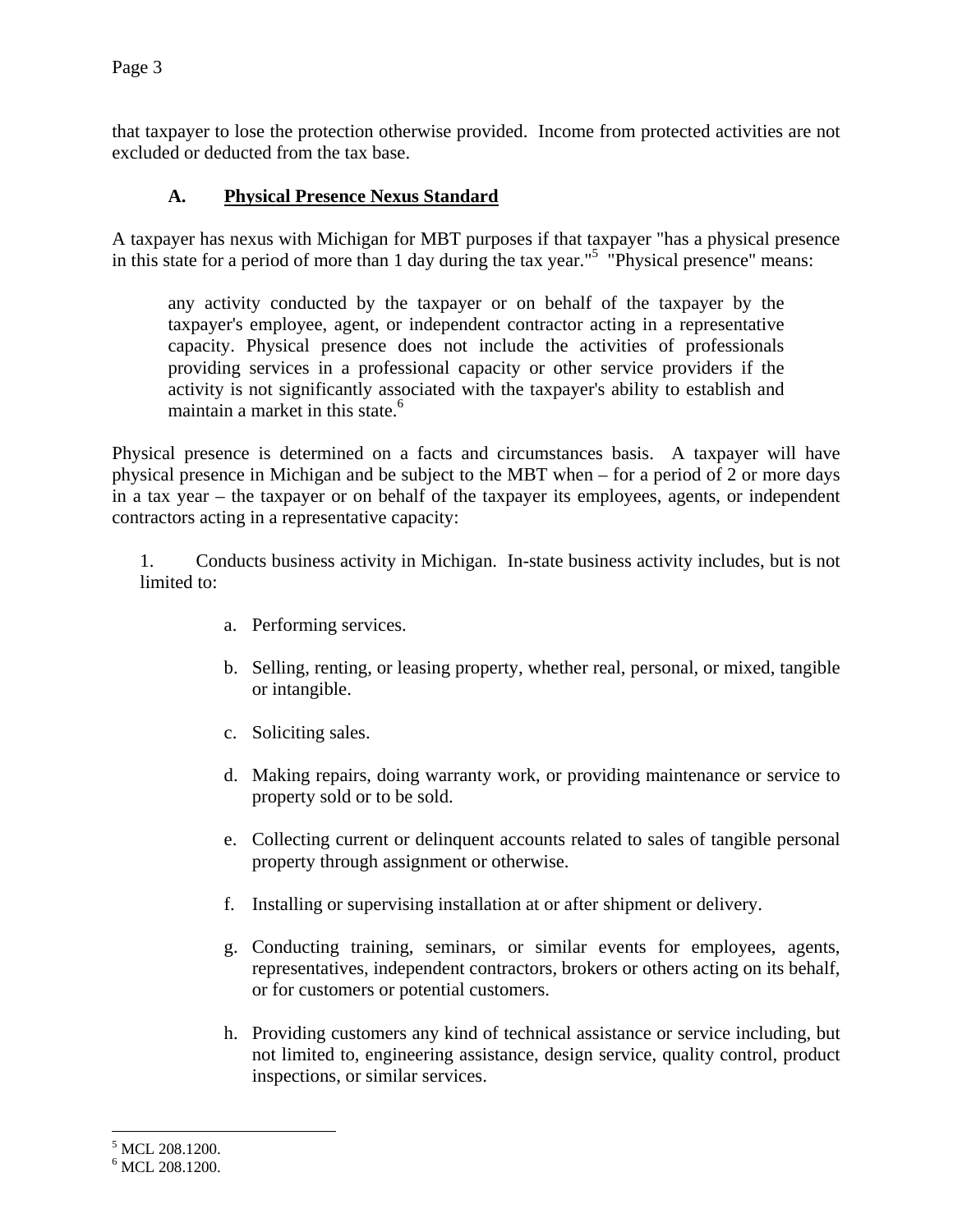- i. Investigating, handling, or otherwise assisting in resolving customer complaints.
- j. Providing consulting services.
- k. Soliciting, negotiating, or entering into franchising, licensing, or similar agreements.

2. Owns, rents, leases, maintains, or has the right to use and uses tangible personal or real property permanently or temporarily located in Michigan, including offices or other establishments.

3. Delivers goods to Michigan in vehicles it owns, rents, leases, uses, or maintains.

4. If the taxpayer's only activities in Michigan are strictly limited to the activities listed below for less than 10 days, such activity will not constitute physical presence resulting in nexus. To the extent that any activity listed below is identified elsewhere in this RAB or RAB 2007-6 as establishing nexus, then the activity shall establish nexus. Conducting any of the activities listed below for 10 days or more will not necessarily constitute physical presence resulting in nexus. In that case, whether nexus has been established will depend on the facts and circumstances of the in-state activity.

- a. Meeting with in-state suppliers of goods or services.
- b. In-state meeting with government representatives in their official capacity.
- c. Attending occasional meetings (e.g., board meetings, retreats, seminars and conferences sponsored by others, etc.).
- d. Holding recruiting or hiring events.
- e. Advertising in the state through various media.
- f. Renting to or from an in-state entity customer list.
- g. Attending and/or participating at a trade show at which no sales are solicited or made.

Additionally, physical presence does not include "the activities of professionals providing services in a professional capacity or other service providers if the activity is not significantly associated with the taxpayer's ability to establish and maintain a market in this state.<sup>"7</sup> In other words, lawyers, accountants, investment bankers, and other similar professionals that are not employees of the out-of-state taxpayer who perform services in Michigan in their professional capacity for that out-of-state taxpayer shall not be considered to be conducting business activity in Michigan on behalf of the out-of-state taxpayer so long as those services are not intended to establish or maintain a market on behalf of the taxpayer. Similarly, other service providers that are not employees of the out-of-state taxpayer that perform services in Michigan for an out-of-

<u>.</u>

 $^7$  MCL 208.1200(3).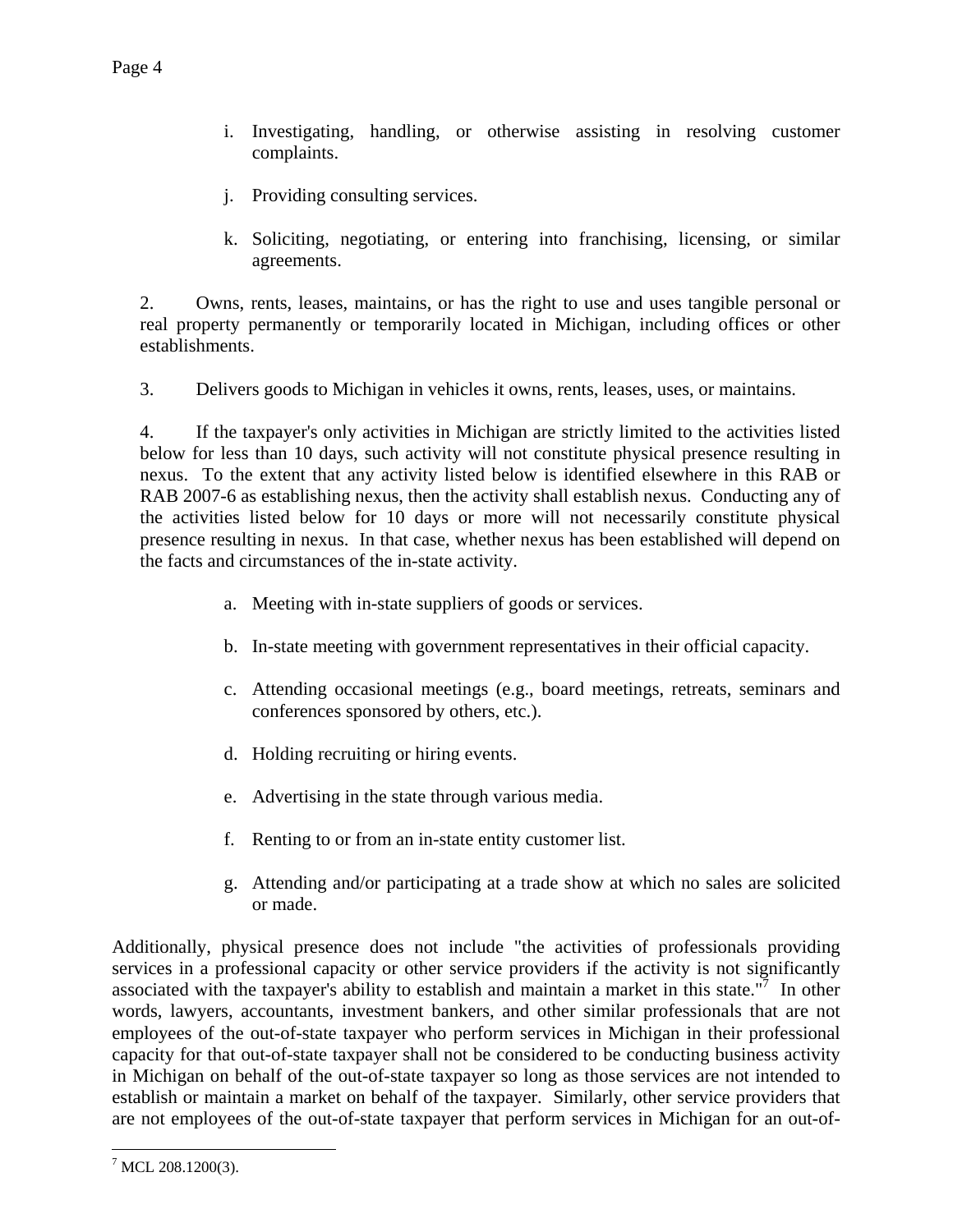state taxpayer shall not be considered to be conducting business activity in Michigan on behalf of the taxpayer so long as those services are not intended to establish or maintain a market for the taxpayer.

Corporations incorporated – or entities or persons organized – within the state have physical presence in Michigan.

Finally, physical presence exists for one day when physical presence is established for any portion of a day. Physical presence of more than one day is established when the presence of the taxpayer or its employees, agents, or independent contractors extends beyond a single day or occurs in more than one day. For example, an out-of-state taxpayer that drives into Michigan to perform repair services for two hours on March 1 does not have physical presence in Michigan for more than one day. If that same taxpayer returns to Michigan on March  $2 -$  or any other day within the tax year – to complete the repair job, then the taxpayer will have physical presence in Michigan for two or more days and will have nexus under the physical presence nexus standard.

### **B. Active Solicitation w/ Substantial Michigan Gross Receipts Nexus Standard**

A taxpayer has nexus with Michigan and is subject to the MBT if "the taxpayer actively solicits sales in this state and has gross receipts of \$350,000 or more sourced to this state."<sup>8</sup>

Under RAB 2007-6, and pursuant to MCL 208.1200(2), "actively solicits" means purposeful solicitation of persons within this state. Solicitation means (1) speech or conduct that explicitly or implicitly invites an order; and (2) activities that neither explicitly nor implicitly invite an order, but are entirely ancillary to requests for an order. Solicitation is purposeful when it is directed at or intended to reach persons within Michigan or the Michigan market.

Active solicitation includes, but is not limited to, solicitation through (1) the use of mail, telephone, and e-mail; (2) advertising, including print, radio, internet, television, and other media; and (3) maintenance of an internet site over or through which sales transactions occur with persons within Michigan.

Examples of active solicitation include sending mail order catalogs; sending credit applications; maintaining an internet site offering online shopping, services, or subscriptions; and soliciting through media advertising, including internet advertisements. In evaluating whether acts of solicitation are sufficient to establish "active solicitation," the Department looks to the quality, nature, and magnitude of the activity on a facts and circumstances basis.

Active solicitation, coupled with \$350,000 in Michigan gross receipts, constitutes nexus under the MBT.

#### **II. PL 86-272**

Generally, PL 86-272 restricts a state from imposing a net income tax on income derived within its borders from interstate commerce if the only business activity of the company within the state consists of the solicitation of orders for sales of tangible personal property, which orders are to be sent outside the state for acceptance or rejection, and, if accepted, are filled by shipment or

<sup>&</sup>lt;sup>8</sup> MCL 208.1200(1).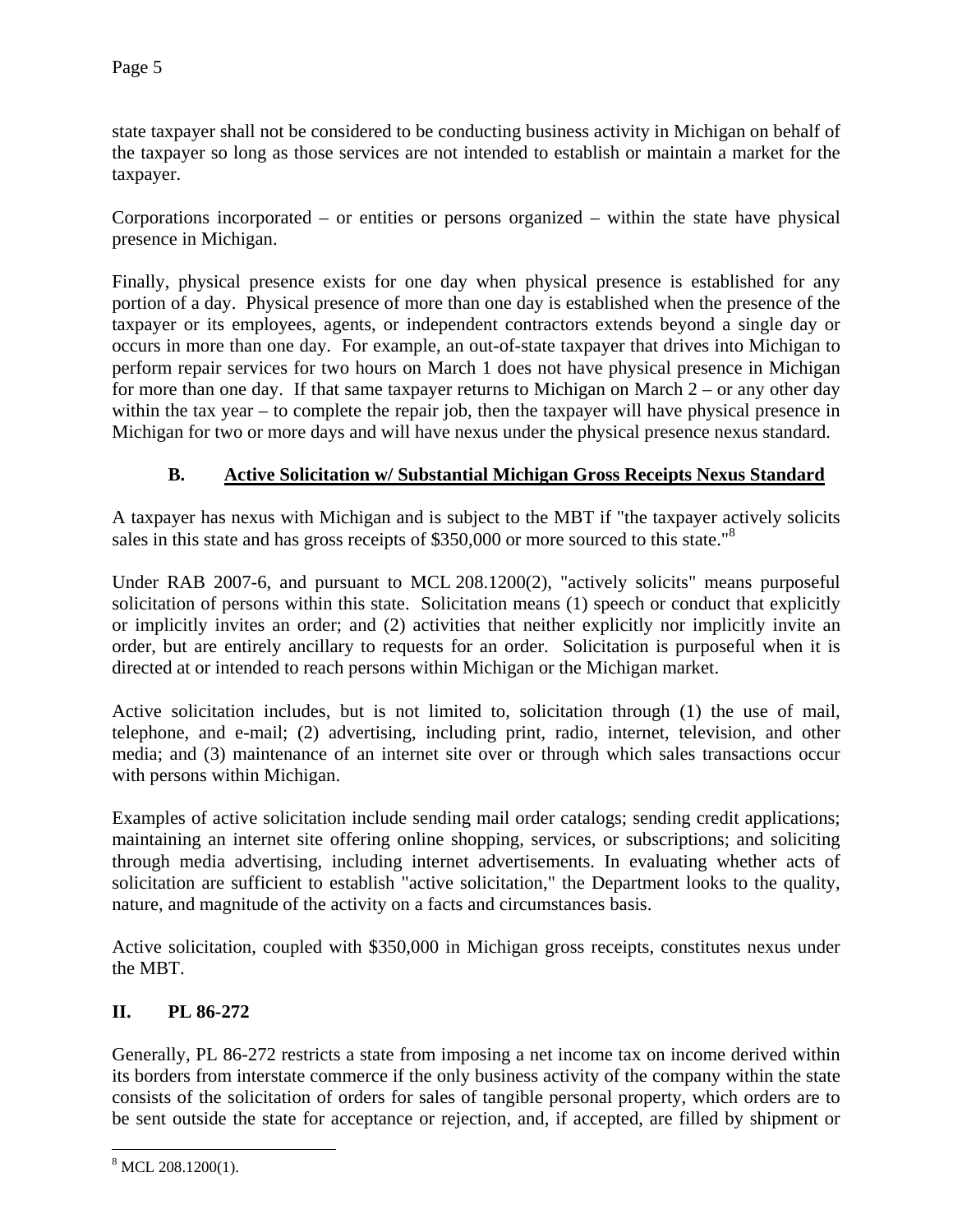delivery from a point outside the state. The term "net income tax" includes the business income tax component of the MBT, but does not include the modified gross receipts, gross direct premiums, or franchise tax portions of the MBT. In other words, even if a taxpayer has nexus with Michigan, that taxpayer may be protected from the imposition of the business income tax under PL 86-272, but still be subject to the modified gross receipts tax.

# **A. Tangible Personal Property**

Only the solicitation to sell *tangible personal property* is afforded immunity under PL 86-272; therefore, the leasing, renting, licensing or other disposition of tangible personal property, or transactions involving intangibles, such as franchises, patents, copyrights, trademarks, service marks and the like, or any other type of property are not protected activities under PL 86-272. The solicitation, sale, or performance of any type of service is also not protected under PL 86-272 unless ancillary to solicitation or otherwise protected under this RAB.

# **B. Solicitation and Activities Ancillary to Solicitation**

For the in-state activity to be a protected activity under PL 86-272, it must be limited solely to solicitation (except for *de minimis* activities described below). "Solicitation" means (1) speech or conduct that explicitly or implicitly invites an order; and (2) activities that neither explicitly nor implicitly invite an order, but are entirely ancillary to requests for an order.

Ancillary activities are those activities that serve no independent business function for the seller apart from their connection to the solicitation of orders. Activities that a seller would engage in apart from soliciting orders shall not be considered as ancillary to the solicitation of orders. The mere assignment of activities to sales personnel does not, merely by such assignment, make such activities ancillary to solicitation of orders. Additionally, activities that seek to promote sales are not ancillary, because PL 86-272 does not protect activity that facilitates sales; it only protects ancillary activities that facilitate the request for an order. For example:

Providing a car and a stock of free samples to salesmen is part of the "solicitation of orders," because the only reason to do it is to facilitate requests for purchases. Contrariwise, employing salesmen to repair or service the company's products is not part of the "solicitation of orders," since there is good reason to get that done whether or not the company has a sales force. Repair and servicing may help to increase purchases; but it is not ancillary to requesting purchases, and cannot be converted into "solicitation" by merely being assigned to salesmen.<sup>9</sup>

The conducting of activities not falling within the foregoing definition of solicitation will cause the company to lose its protection from the business income tax afforded by PL 86-272, unless the disqualifying activities are either *de minimis* or are otherwise permitted under this RAB.

## **C. Unprotected Activities**

The following in-state activities are not considered to be solicitation of orders or ancillary thereto or otherwise protected under PL 86-272 and will cause otherwise protected sales to lose their

 $\overline{a}$ <sup>9</sup> *Wisconsin Dep't of Revenue v William Wrigley, Jr, Co*, 505 US 214 (1992) (internal citation omitted).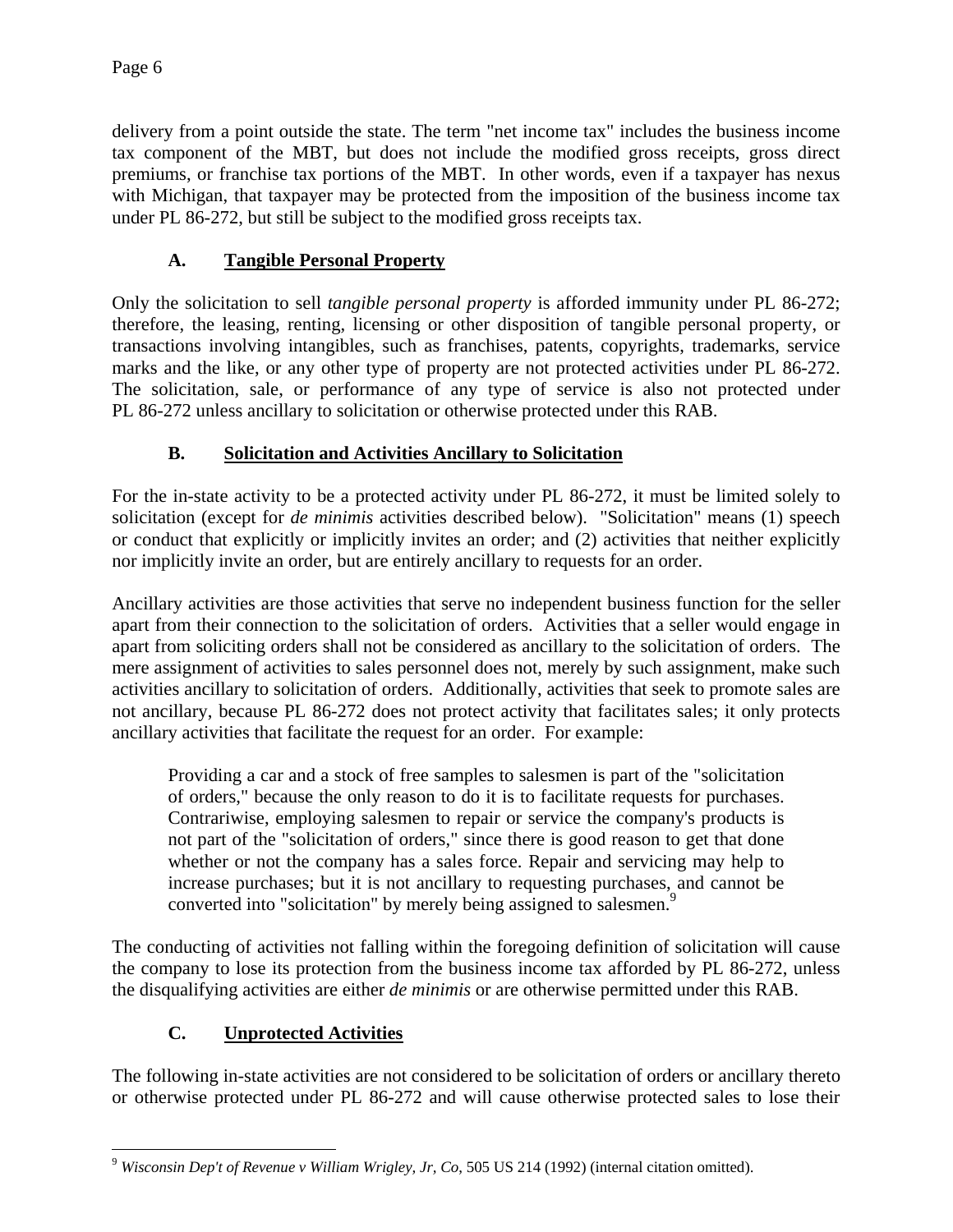protection under the PL 86-272, and will cause the taxpayer to be subject to the business income component of the MBT:

1. Making repairs or providing maintenance or service to the property sold or to be sold.

2. Collecting current or delinquent accounts, whether directly or by third parties, through assignment or otherwise.

3. Investigating credit worthiness.

4. Installation or supervision of installation at or after shipment or delivery.

5. Conducting training courses, seminars or lectures for personnel other than personnel involved only in solicitation.

6. Providing any kind of technical assistance or service including, but not limited to, engineering assistance or design service, when one of the purposes thereof is other than the facilitation of the solicitation of orders.

7. Investigating, handling, or otherwise assisting in resolving customer complaints, other than mediating direct customer complaints when the sole purpose of such mediation is to ingratiate the sales personnel with the customer.

8. Approving or accepting orders.

9. Repossessing property.

10. Securing deposits on sales.

11. Picking up or replacing damaged or returned property.

12. Hiring, training, or supervising personnel, other than personnel involved only in solicitation.

13. Using agency stock checks or any other instrument or process by which sales are made within this state by sales personnel.

14. Maintaining a sample or display room in excess of two weeks (14 days) at any one location within the state during the tax year.

15. Carrying samples for sale, exchange or distribution in any manner for consideration or other value.

16. Owning, leasing, using or maintaining any of the following facilities or property in-state:

a. Repair shop.

b. Parts department.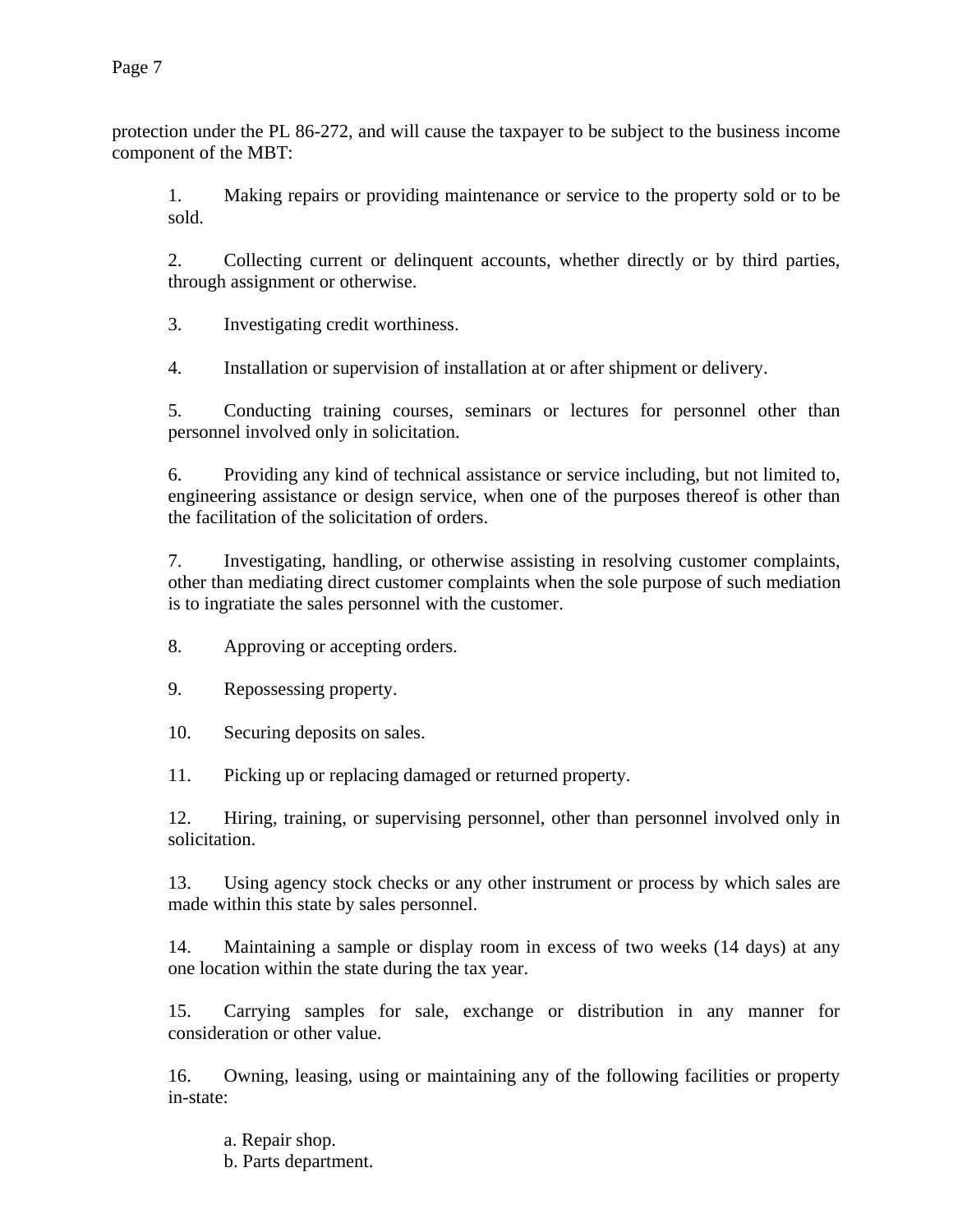c. Any kind of office other than an in-home office as described as permitted under sections II.C.18 or II.D.2 below.

d. Warehouse.

e. Meeting place for directors, officers, or employees.

f. Stock of goods other than samples for sales personnel or that are used entirely ancillary to solicitation.

g. Telephone answering service that is publicly attributed to the company or to employees or agent(s) of the company in their representative status.

h. Mobile stores, *i.e.*, vehicles with drivers who are sales personnel making sales from the vehicles.

i. Real property or fixtures to real property of any kind.

17. Consigning stock of goods or other tangible personal property to any person, including an independent contractor, for sale.

18. Maintaining, by any employee or other representative, an office or place of business of any kind (other than an in-home office located within the residence of the employee or representative that (i) is not publicly attributed to the company or to the employee or representative of the company in an employee or representative capacity, and (ii) so long as the use of such office is limited to soliciting and receiving orders from customers; for transmitting such orders outside the state for acceptance or rejection by the company; or for such other activities that are protected under PL 86-272 or this RAB). A telephone listing or other public listing within the state for the company or for an employee or representative of the company in such capacity or other indications through advertising or business literature that the company or its employee or representative can be contacted at a specific address within the state shall normally be determined as the company maintaining within this state an office or place of business attributable to the company or to its employee or representative in a representative capacity. However, the normal distribution and use of business cards and stationery identifying the employee's or representative's name, address, telephone and fax numbers and affiliation with the company shall not, by itself, be considered as advertising or otherwise publicly attributing an office to the company or its employee or representative. The maintenance of any office or other place of business in this state that does not strictly qualify as an "inhome" office as described above shall, by itself, cause the loss of protection under this Statement. For the purpose of this subsection it is not relevant whether the company pays directly, indirectly, or not at all for the cost of maintaining such in-home office.

19. Entering into franchising or licensing agreements; selling or otherwise disposing of franchises and licenses; or selling or otherwise transferring tangible personal property pursuant to such franchise or license by the franchisor or licensor to its franchisee or licensee within the state.

20. Conducting any activity not listed in the Protected Activities list below which is not entirely ancillary to requests for orders, even if such activity helps to increase sales.

#### **D. Protected Activities**

The following in-state activities will not cause the loss of protection for otherwise protected sales: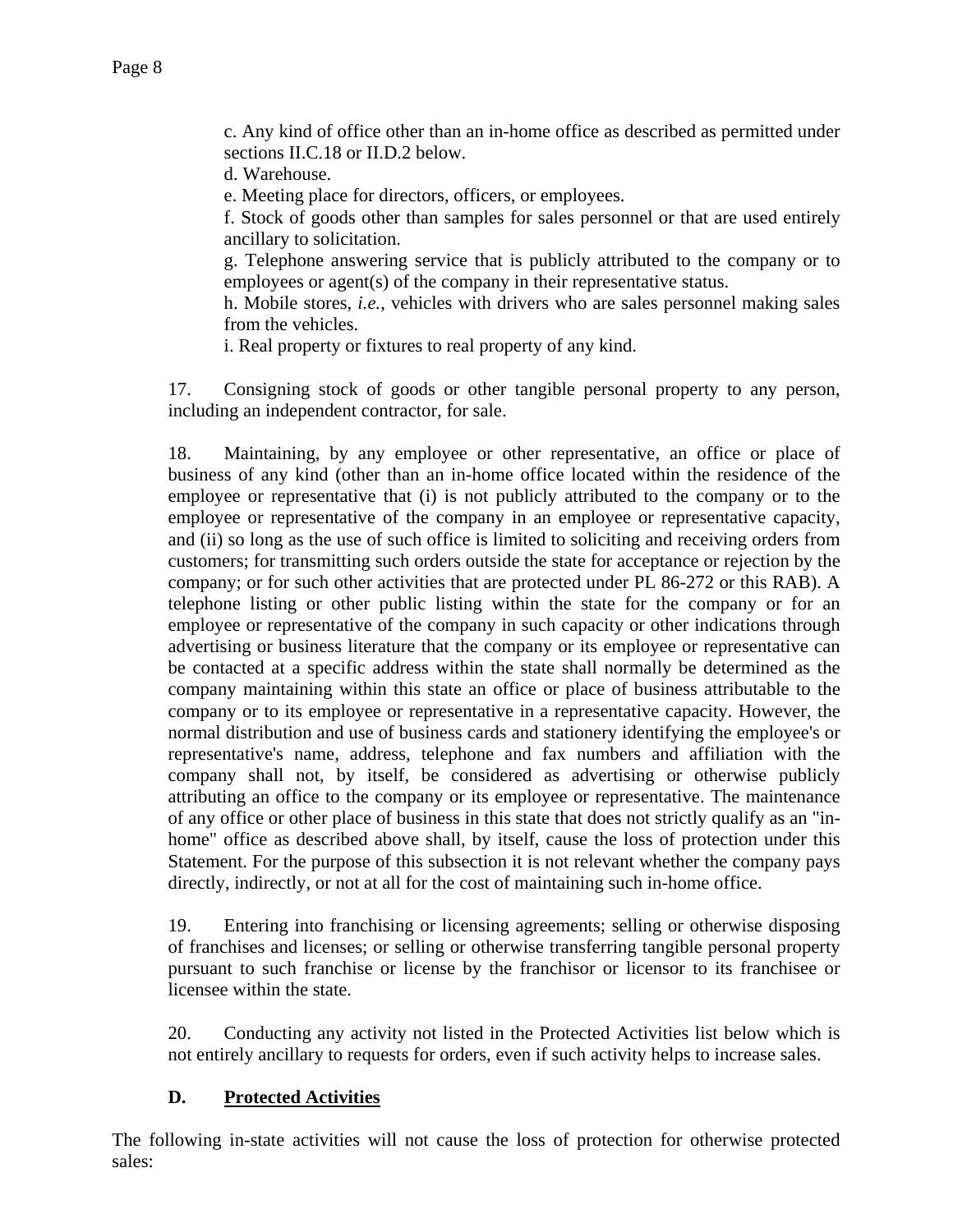1. Soliciting orders for sales by any type of advertising.

2. Soliciting orders by an in-state resident employee or representative of the company, so long as such person does not maintain or use any office or other place of business in the state other than an "in-home" office as described in section II.C.18 above.

3. Carrying samples and promotional materials only for display or distribution without charge or other consideration.

4. Furnishing and setting up display racks and advising customers on the display of the company's products without charge or other consideration.

5. Providing automobiles to sales personnel for their use in conducting protected activities.

6. Passing orders, inquiries and complaints on to the home office.

7. Missionary sales activities; i.e., the solicitation of indirect customers for the company's goods. For example, a manufacturer's solicitation of retailers to buy the manufacturer's goods from the manufacturer's wholesale customers would be protected if such solicitation activities are otherwise immune.

8. Coordinating shipment or delivery without payment or other consideration and providing information relating thereto either prior or subsequent to the placement of an order.

9. Checking of customers' inventories without a charge therefor (for re-order, but not for other purposes such as quality control).

10. Maintaining a sample or display room for two weeks (14 days) or less at any one location within the state during the tax year.

11. Recruiting, training or evaluating sales personnel, including occasionally using homes, hotels or similar places for meetings with sales personnel.

12. Mediating direct customer complaints when the purpose thereof is solely for ingratiating the sales personnel with the customer and facilitating requests for orders.

13. Shipping or delivering goods into this state by means of private vehicle, rail, water, air or other carrier, irrespective of whether a shipment or delivery fee or other charge is imposed, directly or indirectly, upon the purchaser.

14. Owning, leasing, using or maintaining personal property for use in the employee or representative's "in-home" office or automobile that is solely limited to the conducting of protected activities. Therefore, the use of personal property such as a cellular telephone, facsimile machine, duplicating equipment, personal computer and computer software that is limited to the carrying on of protected solicitation and activity entirely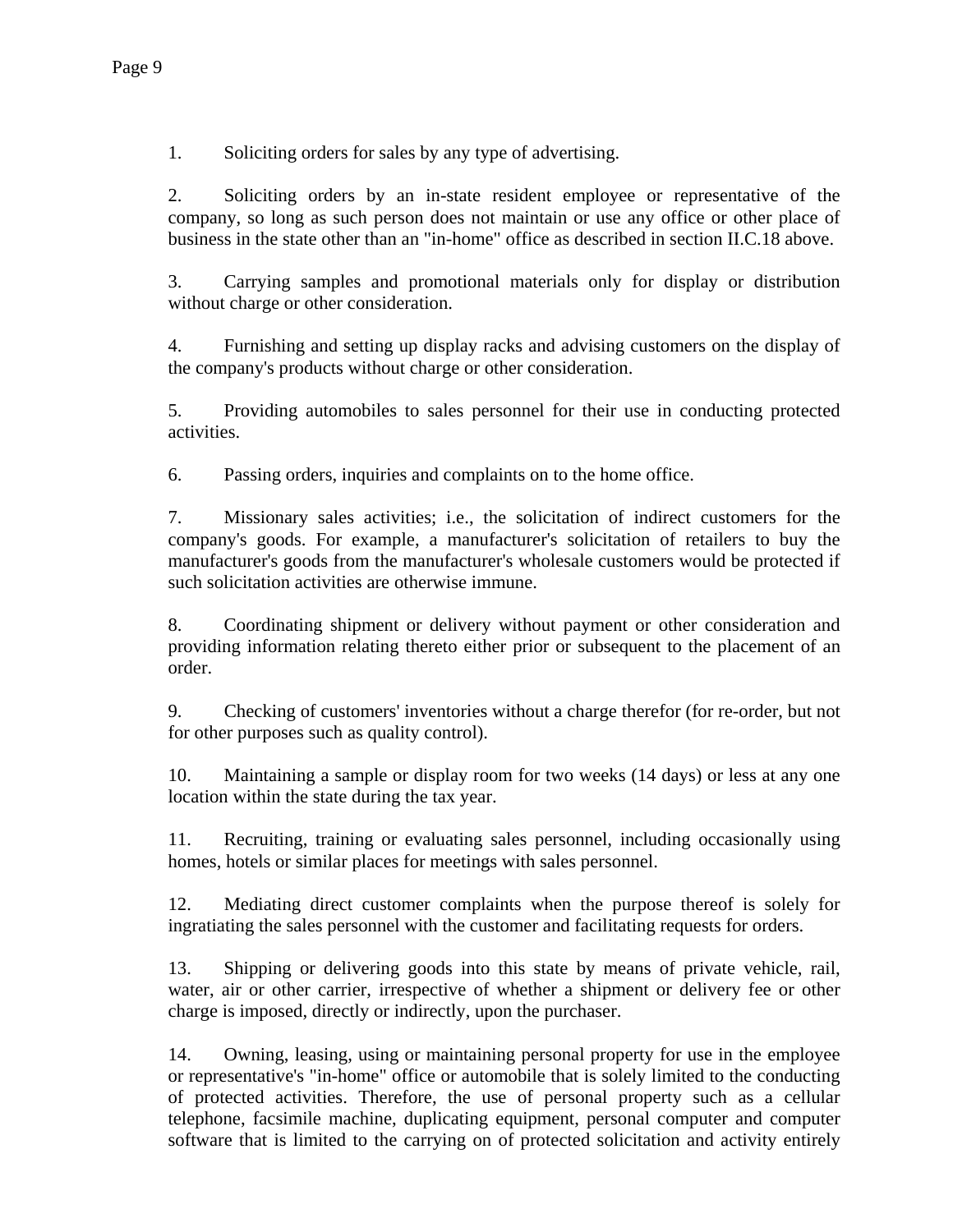ancillary to such solicitation or permitted by this RAB under the Protected Activities list shall not, by itself, remove the protection under this RAB.

## **E. Independent Contractors**

PL 86-272 provides protection to certain in-state activities if conducted by an independent contractor that would not be afforded protection if performed by the business or its employees or agents. Independent contractors may engage in the following limited activities in the state without the company's loss of immunity:

- 1. Soliciting sales.
- 2. Making sales.
- 3. Maintaining an office.

Sales representatives who represent a single principal are not considered to be independent contractors and are subject to the same limitations as those provided under PL 86-272 and this RAB. Maintenance of a stock of goods in the state by the independent contractor under consignment or any other type of arrangement with the company, except for purposes of display and solicitation, shall remove the protection.

## **F. Foreign Commerce**

PL 86-272 applies, by its terms, to "interstate commerce" and does not directly apply to foreign commerce. The Department, however, shall apply the same standards set forth in the PL 86-272 and in this RAB to business activities in foreign commerce to ensure that foreign and interstate commerce are treated on the same basis. Such an application also avoids the necessity of expensive and difficult efforts in the identification and application of the varied jurisdictional laws and rules existing in foreign countries.

## **G. Incorporation or Domicile**

The protection afforded by PL 86-272 and the provisions of this RAB do not apply to any person incorporated or organized within this state or to any individual who is a resident of or domiciled in this state.

## **H. Duration**

The protection afforded under PL 86-272 and the provisions of this RAB shall be determined on a tax year by tax year basis. Therefore, if at any time during a tax year the company conducts activities that are not protected under PL 86-272 or this RAB, no sales in this state or income earned by the company attributed to this state during any part of said tax year shall be protected from taxation under PL 86-272 or this RAB.

#### **III.** *De Minimis* **Activities**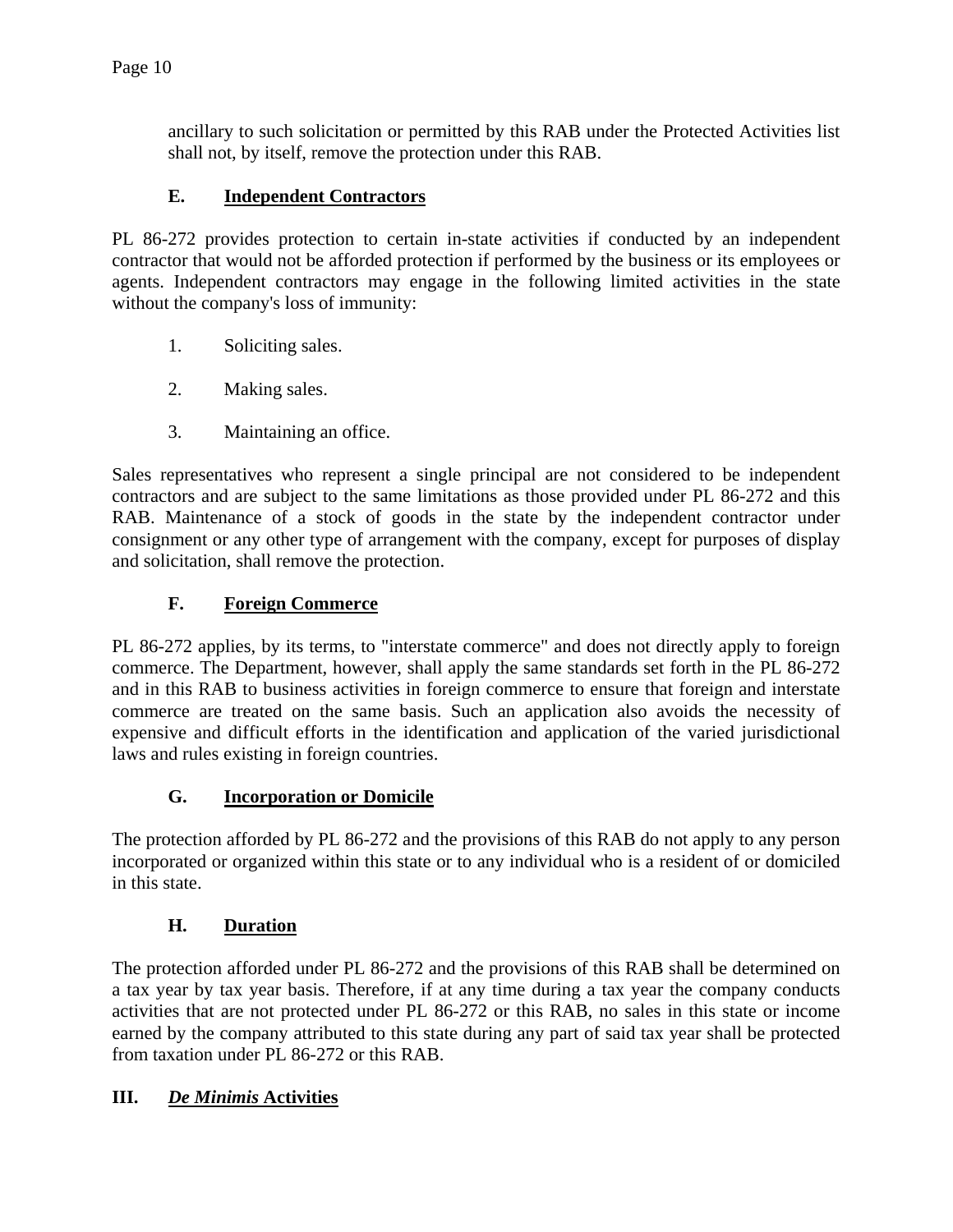*De minimis* activities are those that, when taken together, establish only a trivial connection with Michigan or the taxing state and do not establish nexus.<sup>10</sup> An activity conducted within Michigan on a regular or systematic basis or pursuant to a company policy (whether such policy is in writing or not) shall normally not be considered trivial. Whether or not an activity consists of a trivial or non-trivial connection with the state is to be measured on both a qualitative and quantitative basis.

For purposes of PL 86-272, if an activity either qualitatively or quantitatively creates a nontrivial connection with the taxing state, then such activity exceeds the protection of PL 86- 272. Establishing that the disqualifying activities only account for a relatively small part of the business conducted within the taxing state is not determinative of whether a *de minimis* level of activity exists. The relative economic importance of the disqualifying in-state activities, as compared to the protected activities, does not determine whether the conduct of the disqualifying activities within the taxing state is inconsistent with the limited protection afforded by PL 86- 272.

For purposes of the physical presence nexus standard under MCL 208.1200 and further described under section I.A. of this RAB, the Department determines that *de minimis* activities that establish only a trivial connection with Michigan are limited to the following activities conducted in Michigan for less than 10 days:

- 1. Meeting with in-state suppliers of goods or services.
- 2. In-state meeting with government representatives in their official capacity.

3. Attending occasional meetings (e.g., board meetings, retreats, seminars and conferences sponsored by others, etc.).

- 4. Holding recruiting or hiring events.
- 5. Advertising in the state through various media.
- 6. Renting to or from an in-state entity customer list.
- 7. Attending and/or participating at a trade show at which no sales are solicited or made.

Whether any of these activities conducted for 10 days or more establish nexus will depend on the facts and circumstances of the in-state activity.

## **IV. What is the jurisdictional standard to determine whether a taxpayer is taxable in another state for purposes of apportionment under the MBT?**

The same standards used to determine nexus for out-of-state taxpayers, as described in sections I, II, and III above, will be applied to determine whether a taxpayer is taxable in another state for purposes of apportionment under the MBT. For purposes of apportionment, the Department may

 $\overline{a}$ 10 See *Wrigley*, 505 US 214; *Quill Corp v North Dakota*, 504 US 298 (1992).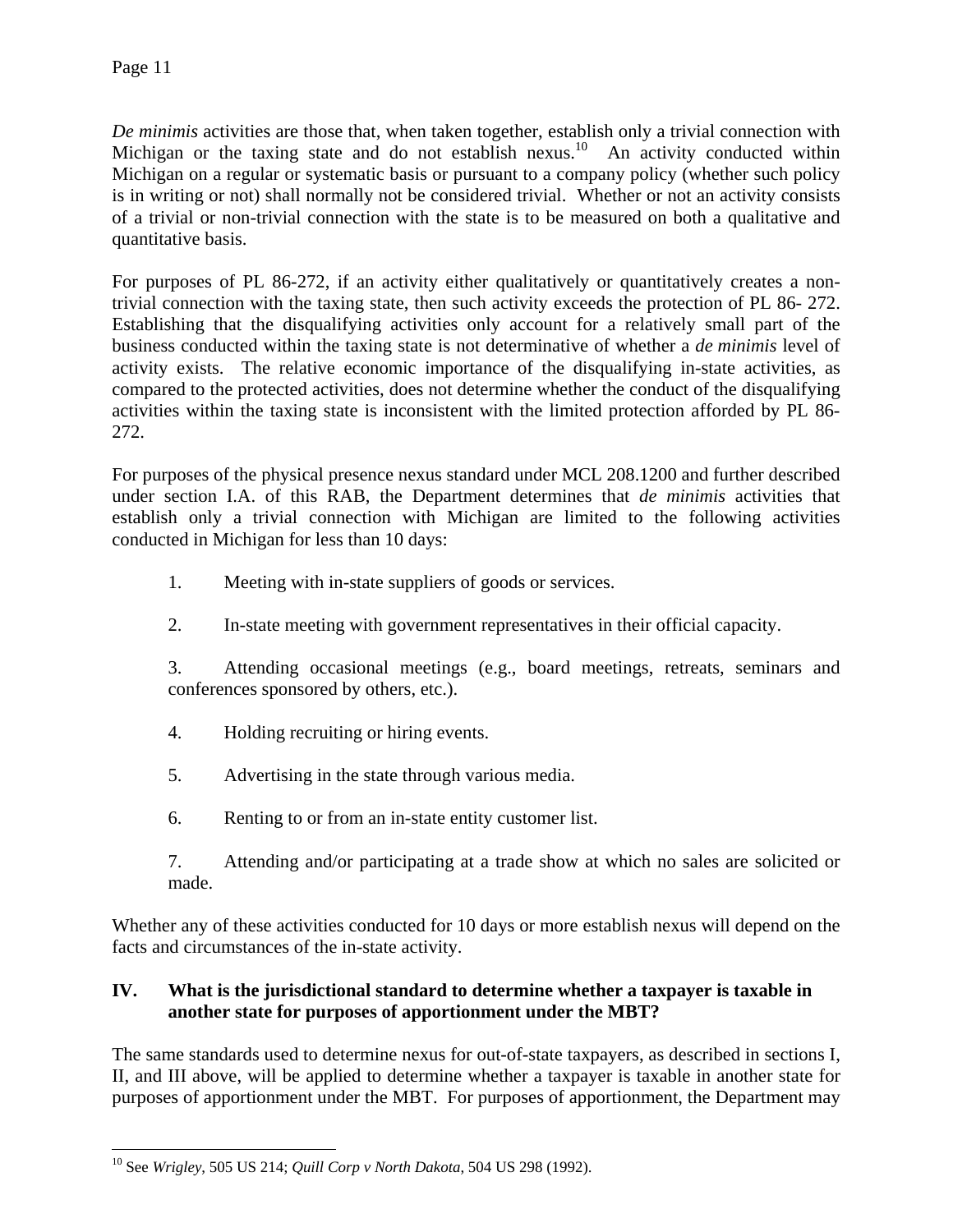require taxpayers to document nexus in other states, which will be subject to verification by the Department.

### **V. When is this RAB effective?**

This RAB and the nexus standards described herein are effective January 1, 2008.

#### **VI. What time periods are covered once nexus is established?**

Once nexus is established by a taxpayer during a tax year for MBT purpose, nexus shall exist for that taxpayer for the entire tax year.

#### **VII. Unitary Business Groups**

A taxpayer under the MBT includes a unitary business group.<sup>11</sup> A unitary business group is comprised of two or more U.S. persons.<sup>12</sup> So long as one member of a unitary business group has nexus with Michigan, all members of the unitary business group must be included when calculating the taxpayer's business income and modified gross receipts tax bases and apportionment formula. Furthermore, so long as one member of a unitary business group has nexus with Michigan and exceeds the protections of PL 86-272, all members of the unitary business group – including members protected under PL 86-272 – must be included when calculating the taxpayer's business income tax base and apportionment formula.

#### **VIII. When will a taxpayer with nexus with Michigan be required to file an MBT return?**

Taxpayers, other than insurance companies or financial institutions taxed under chapters 2A or 2B of the MBT, must file an MBT return if the taxpayer's apportioned or allocated gross receipts equal or exceed \$350,000.<sup>13</sup>

#### **LAW AND ANALYSIS**

**Introduction.** The MBT is comprised of four components: a business income tax, a modified gross receipts tax, a gross direct premiums tax, and a franchise tax. The gross direct premiums tax and franchise tax apply only to insurance companies and financial institutions respectively. Unless stated otherwise in the Michigan Business Tax Act, a person has nexus with the State of Michigan and is subject to the MBT if "the taxpayer has a physical presence in this state for a period of more than 1 day during the tax year or if the taxpayer actively solicits sales in this state and has gross receipts of \$350,000 or more sourced to this state."14

In other words, there are two alternative nexus standards under the MBT. That is, a person may have nexus with this state if that person has physical presence in this state for more than one day during the tax year. Or, a person may have nexus with this state if the person actively solicits sales in this state and has Michigan gross receipts of \$350,000 or more. For certain taxpayers, PL 86-272 may preclude the imposition of the business income tax notwithstanding nexus.

<sup>&</sup>lt;u>.</u>  $11$  MCL 208.1117(5).

<sup>&</sup>lt;sup>12</sup> MCL 208.1117(6).

<sup>&</sup>lt;sup>13</sup> MCL 208.1505.

 $14$  MCL 208.1200(1).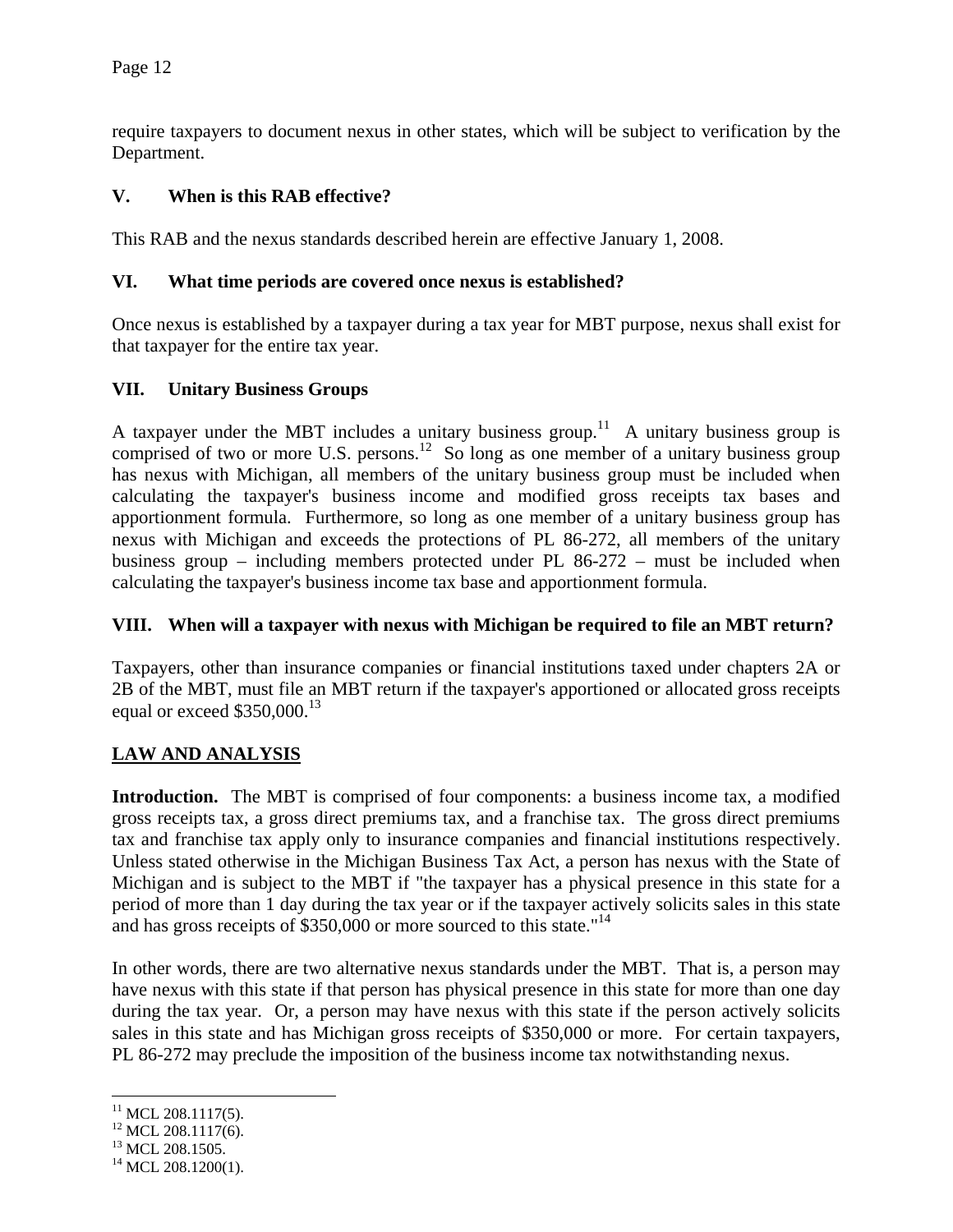**Constitutional Standards.** The Due Process<sup>15</sup> and Commerce<sup>16</sup> Clauses of the U.S. Constitution define U.S. constitutional limitations on state jurisdiction to tax. The nexus requirement of both clauses must be satisfied before an out-of-state person may be subject to the taxing jurisdiction of a State.

Due Process nexus is satisfied when a person has either economic or physical presence in the taxing state.<sup>17</sup> Economic presence is satisfied when a person purposefully avails itself of the benefits of an economic market in the forum state irrespective of that person's lack of physical presence in the taxing state. $18$ 

A state tax satisfies the Commerce Clause if it meets the following four requirements: (1) the tax is applied to an activity with a substantial nexus with the taxing state; (2) the tax is fairly apportioned; (3) the tax does not discriminate against interstate commerce; and (4) the tax is fairly related to services provided by the state.<sup>19</sup>

The U.S. Supreme Court most recently addressed the substantial nexus requirement under the Commerce Clause in *Quill*. In that case, the Court held that substantial nexus for use tax collection is a bright line physical presence test. *Quill* reaffirmed the twenty-five year old holding in *National Bellas Hess, Inc v Illinois*<sup>20</sup> that those persons whose contacts with a state do not exceed U.S. mail or common carrier do not have substantial nexus and cannot be required to collect use taxes. Under *Quill*, nexus for sales and use tax purposes "may turn on the presence in the taxing State of a small sales force, plant, or office. $121$ 

However, the U.S. Supreme Court has never decided whether the bright line physical presence test required for sales and use taxes by *Quill* applies to other taxes. The Court reaffirmed the "bright line" physical presence test of *National Bellas Hess* based on the reliance interest of taxpayers and because it was a long-standing rule. Moreover, the Court noted that "contemporary Commerce Clause jurisprudence might not dictate the same result were the issue to arise for the first time today."<sup>22</sup> The Court also stated that it had never, in its review "of other types of taxes," required physical presence. In other words, although *Quill* upheld the bright line physical presence test for sales and use tax purposes, the Court clearly implied that *Quill* applies only to sales and use taxes and not to other types of state taxes, such as the MBT.

There is no question that when a person has physical presence in this State, substantial nexus under the Commerce Clause exists for imposition of the MBT. In fact, the Michigan Court of Appeals in *Rayovac Corp v Dep't of Treasury*<sup>23</sup> concluded that the bright-line physical presence test of *Quill* should be implemented "by not giving any consideration to the substantiality of the physical presence of the sales force and, instead, finding that the presence of any sales force at all provides more than a slightest presence in a state, so that the substantial nexus will be

 $15$  US Const, Am XIV,  $\S1$ .

<sup>&</sup>lt;sup>16</sup> US Const, art I, §8.<br><sup>17</sup> See *Quill*, 504 US 298.

<sup>&</sup>lt;sup>18</sup> Quill, 504 US 298; *Burger King Corp v Rudzewicz*, 471 US 462 (1985).

<sup>&</sup>lt;sup>19</sup> Complete Auto Transit, Inc v Brady, 430 US 274 (1977).<br><sup>20</sup> 386 US 753 (1967).<br><sup>21</sup> Quill, 504 US 311, 315.

<sup>&</sup>lt;sup>22</sup> *Quill*, 504 US 311, 314.<br><sup>23</sup> 264 Mich App 441 (2005).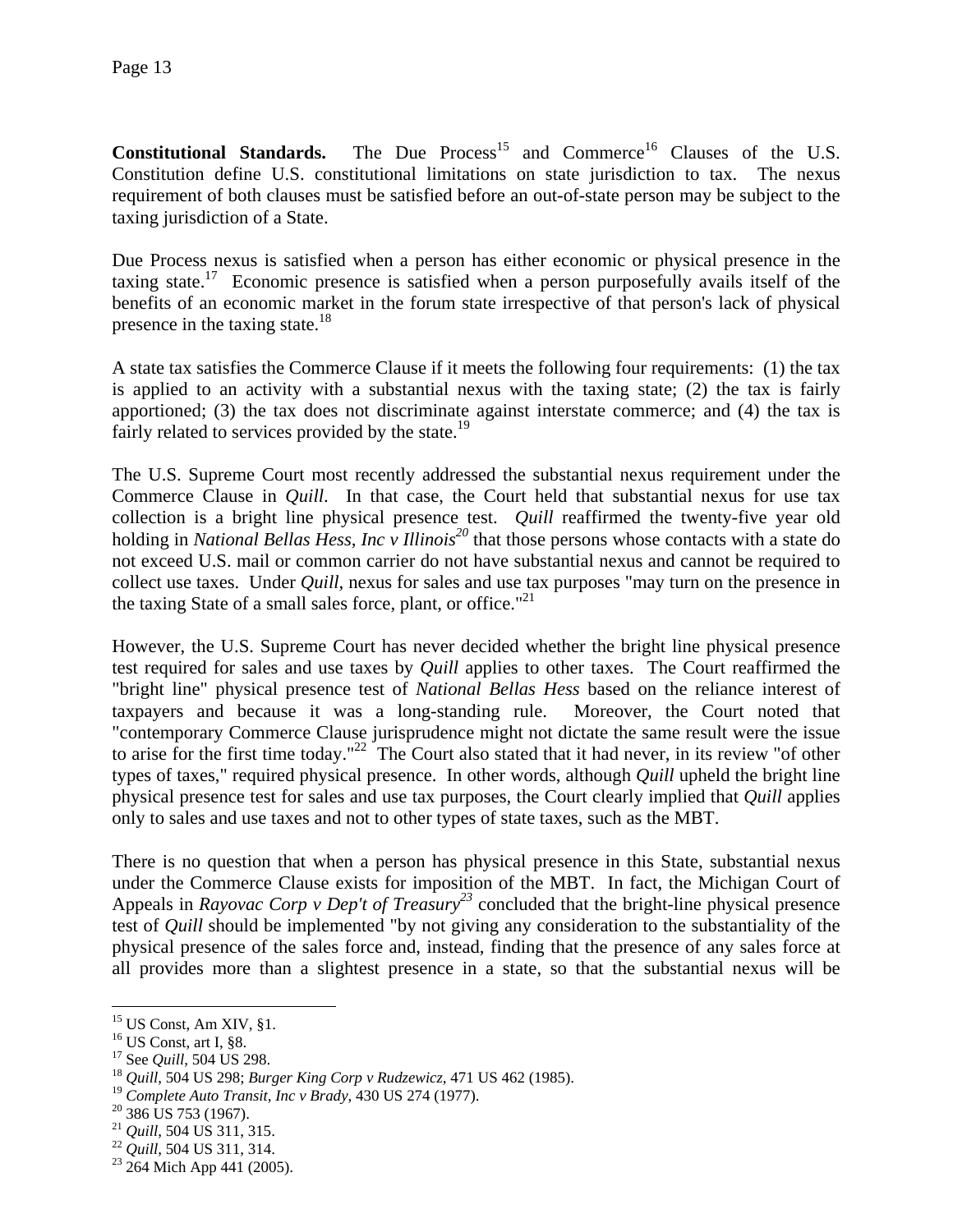found."24 Under the MBT, physical presence for two or more days establishes substantial nexus under the Commerce Clause.

In addition, a number of other states that have considered *Quill's* bright line physical presence test have rejected its application to taxes other than sales and use taxes.<sup>25</sup> In accordance with the decisions of those states, the Department concludes that *MBNA* best summarizes the current state of Commerce Clause jurisprudence:

we believe that the *Bellas Hess* physical-presence test, articulated in 1967, makes little sense in today's world. In the previous almost forty years, business practices have changed dramatically. When *Bellas Hess* was decided, it was generally necessary that an entity have a physical presence of some sort, such as a warehouse, office, or salesperson, in a state in order to generate substantial business in that state. This is no longer true. The development and proliferation of communication technology exhibited, for example, by the growth of electronic commerce now makes it possible for an entity to have a significant economic presence in a state absent any physical presence there. For this reason, we believe that the mechanical application of a physical-presence standard to [taxes other than sales and use taxes] is a poor measuring stick of an entity's true nexus with a state. $^{26}$ 

The MBT adopts an economic presence standard – in addition to the physical presence standard discussed above – codified as active solicitation coupled with \$350,000 of Michigan gross receipts. Whether substantial economic presence is established depends on the quality and quantity of the taxpayer's contacts with the taxing state and the degree to which the taxpayer exploits the market.<sup>27</sup> Active solicitation coupled with \$350,000 in gross receipts sourced to Michigan constitutes substantial economic presence. This conclusion is consistent with the facts and holding of *MBNA*, which held that the taxpayer in that case engaged in substantial "direct mail and telephone solicitation and promotion in West Virginia" and had "significant gross receipts attributed to West Virginia customers," thereby establishing a "significant economic presence sufficient to meet the substantial nexus prong of *Complete Auto*."28

**Public Law 86-272.** Enacted under the Commerce Clause, PL 86-272 restricts a state from imposing a net income tax on income derived within its borders from interstate commerce if the only business activity of the company within the state consists of the solicitation of orders for sales of tangible personal property, which orders are to be sent outside the state for acceptance or rejection, and, if accepted, are filled by shipment or delivery from a point outside the state. The term "net income tax" includes the business income tax component of the MBT, but does not

<sup>24</sup> *Rayovac*, 264 Mich App 441, 445-446 (internal quotations omitted). *Rayovac* analyzed nexus under the Single Business Tax using *Quill's* bright-line physical presence standard as precedent. However, the nexus standards under the MBT clearly reject *Quill* as the definitive nexus standard by adopting an economic presence nexus standard. Thus, while *Rayovac* is no longer binding precedent with respect to nexus under the MBT, it is still informative with respect to what constitutes physical presence.

<sup>25</sup> See, e.g., *MBNA America Bank v Tax Comm'r of West Virginia*, 640 SE2d 226 (W Va S Ct, 2006), *cert den FIA Card Services v Tax Comm'r of West Virginia*, 127 S Ct 2997 (2007); *Lanco, Inc v Director, New Jersey Div of Taxation*, 879 A2d 1234 (NJ Super Ct App Div, 2005), *cert den* 127 S Ct 2974 (2007); *A&F Trademark, Inc v North Carolina*, 605 SE2d 187 (NC Ct App, 2004), *cert den* 546 US 821 (2005).<br><sup>26</sup> *MBNA*, 640 SE2d 226, 234.<br><sup>27</sup> *MBNA*, 640 SE2d at 235.<br><sup>28</sup> *MBNA*, 640 SE2d at 235-236.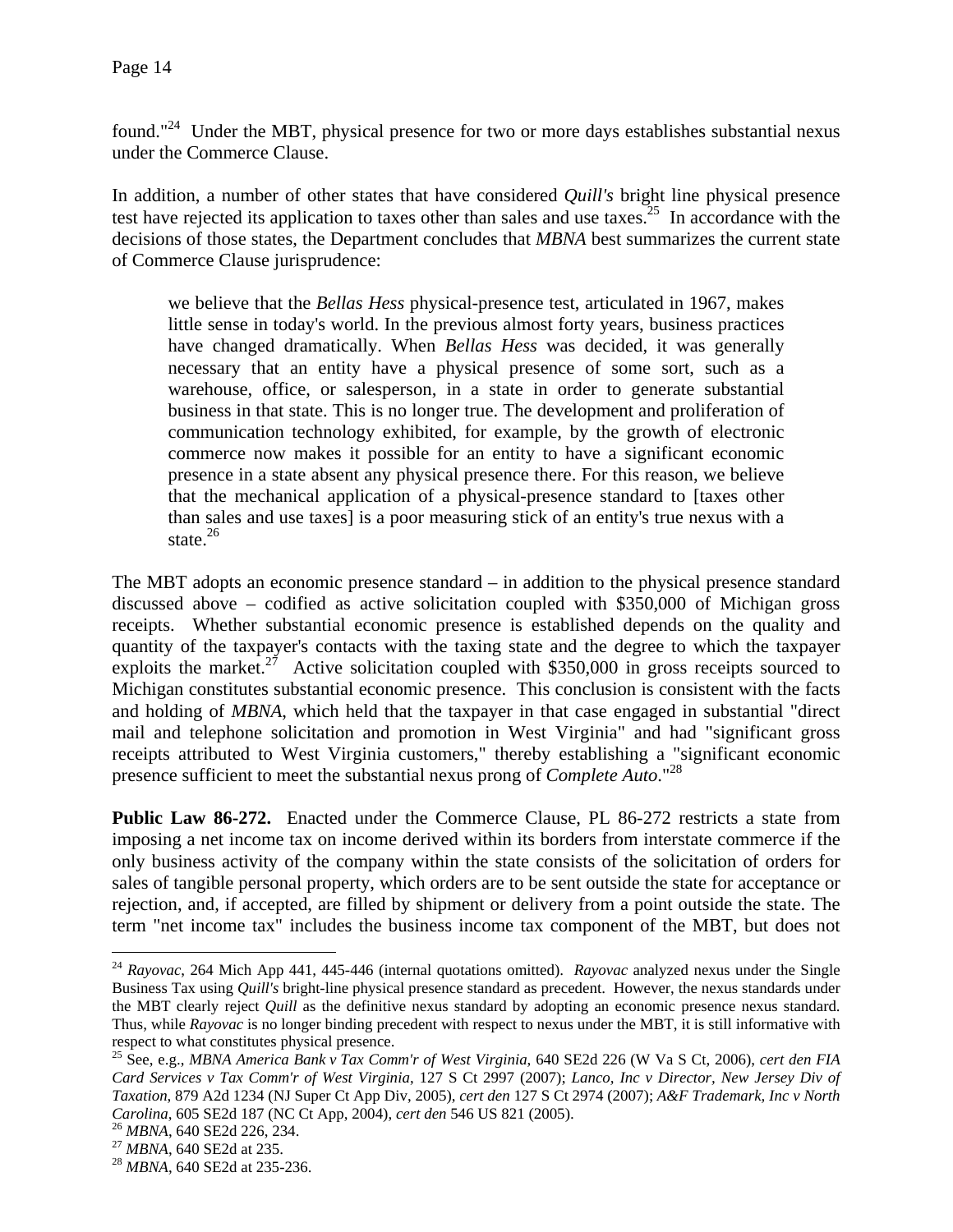include the modified gross receipts, gross direct premiums, or franchise tax portions of the MBT. In other words, while a taxpayer may be protected from the imposition of the business income tax due to PL 86-272, that taxpayer may be subject to the modified gross receipts tax.

The Department shall impose the business income tax in accordance with the MBT and subject to the protection offered by PL 86-272. Interpretation of the solicitation of orders standard in PL 86-272 requires a determination of the fair meaning of "solicitation." The U.S. Supreme Court has established a standard for interpreting the term "solicitation" and the Department and this RAB conforms to such standard.<sup>29</sup> In those cases where there are reasonable differences of opinion as to whether the disputed activity exceeds what is protected by PL 86-272, the Department will apply the principle that the preemption of state taxation – as required by PL 86-272 – will be limited to those activities that fall within the "clear and manifest purpose of Congress."<sup>30</sup>

# **EXAMPLES**

Activities conducted by the taxpayer are limited to those described in the examples. While this RAB may indicate that nexus exists, MBT liability may nonetheless be absent due the filing threshold, application of various credits, etc.

1. A retailer located outside Michigan maintains an internet site over and through which customers may browse widgets and place orders. The internet site is generally available to all persons throughout the country. Through maintenance of the interactive site, the retailer intends to reach all persons and markets, including persons within Michigan and the Michigan market. Retailer has gross receipts sourced to Michigan of \$300,000. Widgets are shipped to Michigan customers via common carrier.

- The retailer does not have physical presence in Michigan. The retailer is actively soliciting sales in Michigan, but does not have \$350,000 or more of Michigan gross receipts. The retailer does not have nexus with Michigan.
- 2. Same facts as in #1 above, but the retailer has \$400,000 of Michigan gross receipts.
	- The retailer does not have physical presence in Michigan. The retailer is actively soliciting sales in Michigan and has \$350,000 or more of Michigan gross receipts. The retailer has nexus with Michigan. However, the solicitation activities here are protected under PL 86-272. Thus, the retailer will be subject to only the modified gross receipts tax component of the MBT.

3. A retailer located outside Michigan solicits sales of flags in Michigan through nonresident employees and independent contractors. Flag orders are sent to the retailer's home state for acceptance and are filled by delivery via common carrier from outside Michigan. Retailer has \$350,000 or more of Michigan gross receipts.

<sup>1</sup> 

<sup>&</sup>lt;sup>29</sup> *Wrigley*, 505 US 214; RAB 2007-6.<br><sup>30</sup> See Dep't of Revenue of Oregon v ACF Industries, Inc, 510 US 332 (1994); *Cipollone v Liggett Group, Inc*, 505 US 504 (1992); *Heublein, Inc v South Carolina Tax Com,* 409 US 275, 281-282 (1972).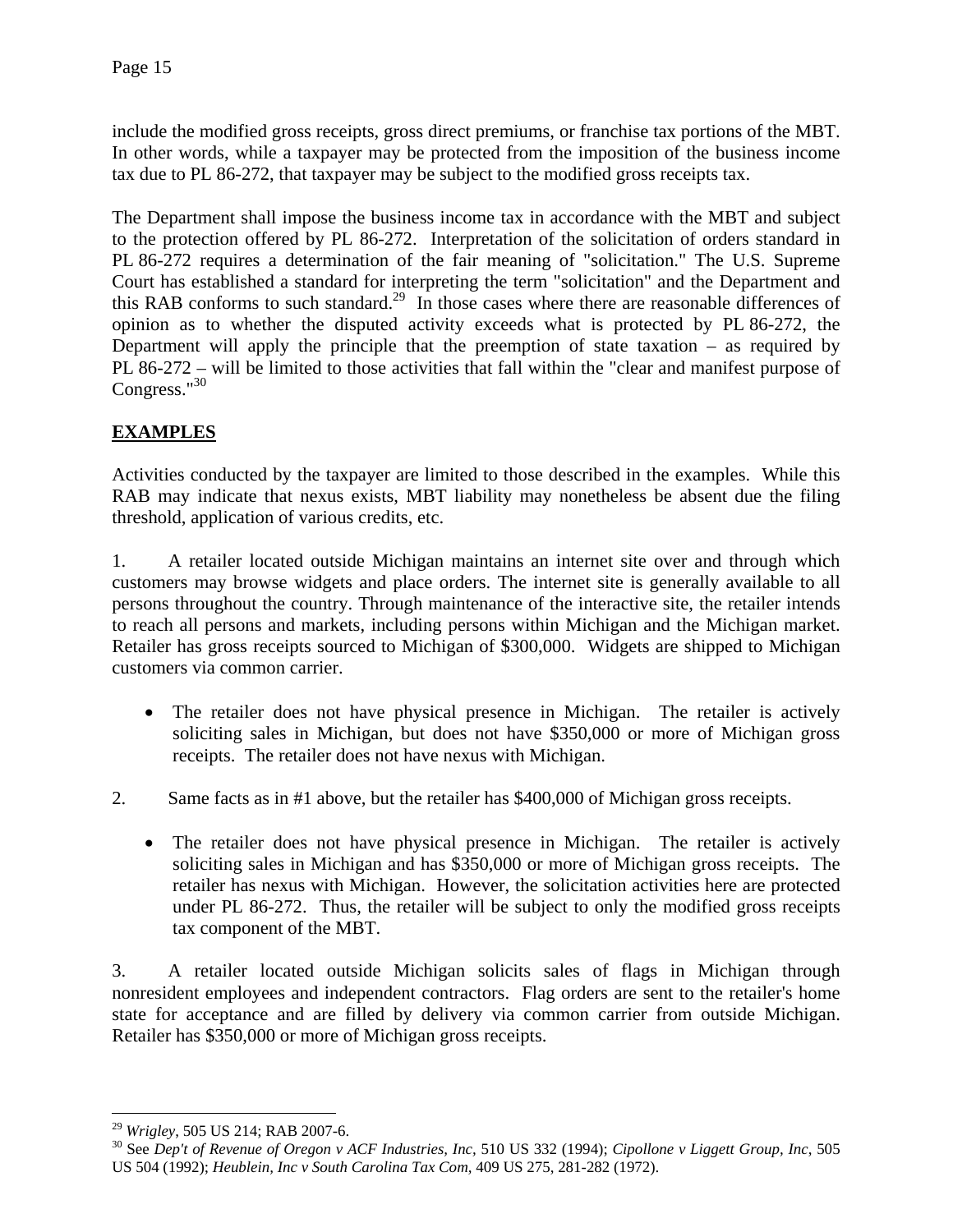- Retailer has physical presence. The retailer is also actively soliciting sales in Michigan and has \$350,000 or more of Michigan gross receipts. The retailer has nexus with Michigan under both standards. However, the solicitation activities here are protected under PL 86-272. Thus, the Department is prohibited from subjecting the retailer to the business income tax.
- 4. Same facts as in #3 above, except the retailer also solicits sales of a flag-ironing service.
	- Retailer has physical presence in Michigan. The retailer is also actively soliciting sales in Michigan and has \$350,000 or more of Michigan gross receipts. The retailer has nexus with Michigan under both standards. PL 86-272 does not apply in this case since the retailer is soliciting sales of services and not strictly tangible personal property.

5. LLC owns an interest in a condominium used on occasion by executives and employees of the company for recreational purposes. LLC owns, rents, leases, maintains, or has the right to use and uses tangible personal or real property located in Michigan.

• LLC has physical presence in Michigan. LLC has nexus with Michigan.

6. Corporations X, Y, and Z form a unitary business group. Corporation X has nexus with Michigan.

• The unitary business group of Corporations X, Y, and Z must file a combined MBT return as a single taxpayer.

7. An employee of Corporation M located outside Michigan flies from New York to Seattle and back with a layover in Detroit both ways. The employee conducts no activity on behalf of the Corporation M in Michigan and is not acting in a representative capacity.

• Corporation M does not have physical presence in Michigan. Corporation M does not have nexus with Michigan.

8. Corporation A, located outside Michigan, contracts with a common carrier to pick up a shipment of miniature collectibles from a Michigan supplier for delivery to Corporation A's warehouse. Corporation A also retains an attorney to defend a lawsuit filed against it in a Michigan court. Although the attorney and common carrier are conducting activity in Michigan on behalf of Corporation A, such activity is not significantly associated with Corporation A's ability to establish and maintain a market in this state.

• Corporation A does not have physical presence in Michigan. The common carrier and attorney do have physical presence in Michigan provided such presence is for two or more days. Corporation A does not have nexus with Michigan.

9. A manufacturer located outside Michigan sends a small team of officers and employees into Michigan to meet with potential suppliers. The officers and employees are in Michigan for 6 days and conduct no other activity in the state.